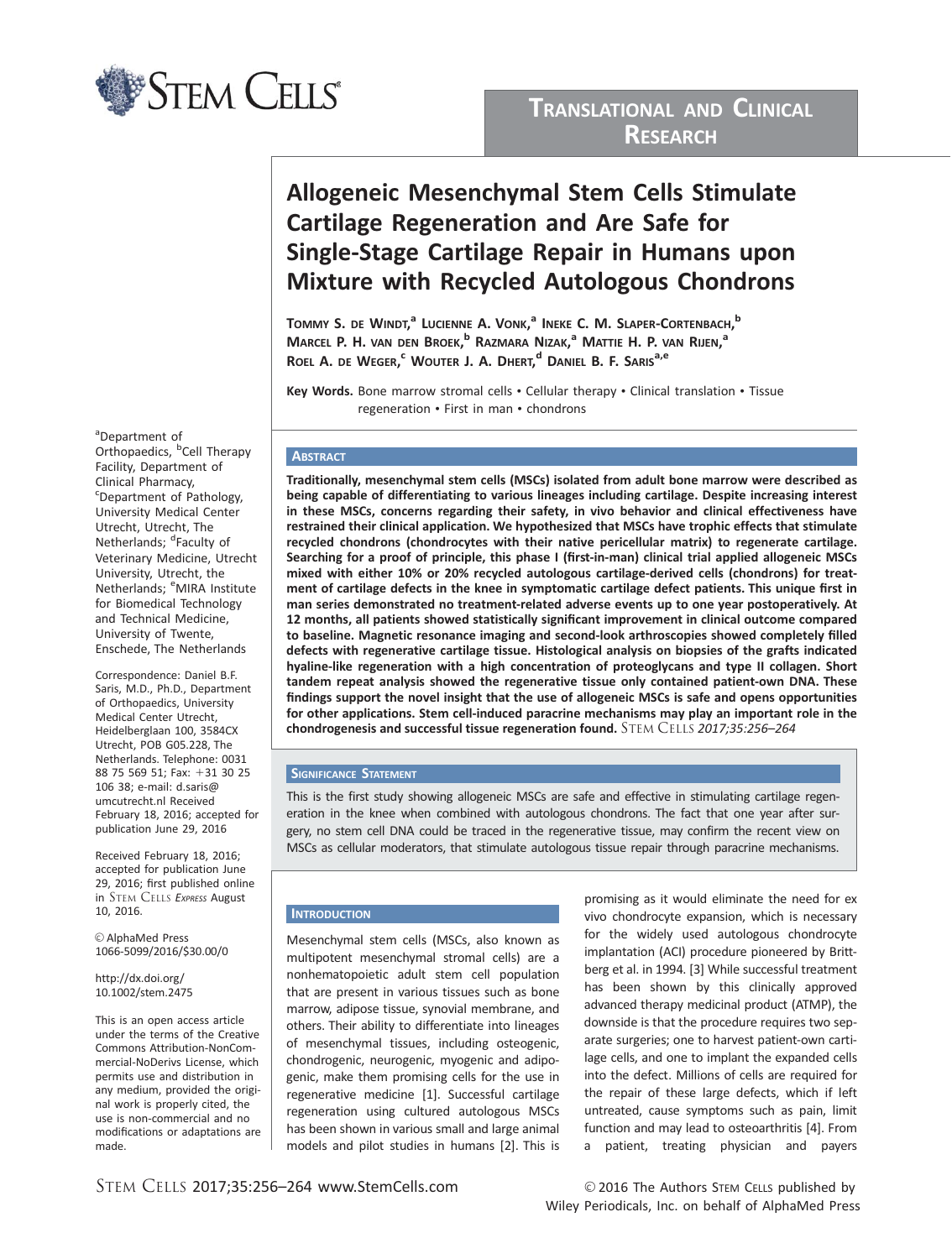#### Table 1. In- and exclusion criteria

| Inclusion criteria                                                                                                                                                                                                                                                                                          | <b>Exclusion criteria</b>                                                                                                                                                                                                                                                                                                                                                                                                                                                                                                                                                                                                         |
|-------------------------------------------------------------------------------------------------------------------------------------------------------------------------------------------------------------------------------------------------------------------------------------------------------------|-----------------------------------------------------------------------------------------------------------------------------------------------------------------------------------------------------------------------------------------------------------------------------------------------------------------------------------------------------------------------------------------------------------------------------------------------------------------------------------------------------------------------------------------------------------------------------------------------------------------------------------|
| • Age $>18$ and $<$ 45 years old<br>• Symptomatic isolated cartilage defect<br>(femoral condyle/trochlea)<br>• Defect size $>2$ cm <sup>2</sup> and $<$ 8 cm <sup>2</sup><br>$\bullet$ >50% of functional meniscus remaining<br>• Stable knee ligaments (i.e. anterior and<br>posterior cruciate ligaments) | • (History of) osteoarthritis, (Kellgren-Lawrence grade $>3$ x-ray.<br>• Concomitant inflammatory disease (rheumatoid arthritis, metabolic<br>bone disease, psoriasis, gout, symptomatic chondrocalcinosis)<br>• (History of) septic arthritis<br>• Malalignment requiring osteotomy<br>• (History of) total menisectomy in the target knee joint<br>• Any surgery in the knee joint 6 months prior to inclusion<br>• Risk groups for MRI scanning (pacemakers, nerve stimulators,<br>metal particles, stents, clips or implants<br>• (Possible) pregnancy or breast feeding<br>• Patients with severe anxiety for MRI or needles |

perspective, a single-stage noncultured cell-based therapy would be a great advance. To ensure sufficient cells, expanded allogeneic MSCs could be used as an off-the-shelf cell product.

It was initially believed that engraftment and differentiation of MSCs would lead to neotissue formation and tissue repair [5]. However, more recently, it has been shown that MSCs can stimulate tissue repair by the secretion of potent paracrine factors and only a limited amount, if any, of MSCs actually engraft and differentiate in vivo [6]. Although several studies support this "paracrine or chondroinductive role" for tissue restoration by MSCs, no consensus has been reached on what the cell fate and mechanism of action of administered MSCs precisely are in vivo. No clinical proof of allogeneic MSCs mixed and used for signaling function has been shown while engraftment rate and paracrine signaling is thought to be affected by the source and dose of MSCs and the timing and route of administration [7].

In addition to their trophic properties, MSCs have also shown to possess anti-inflammatory and immunomodulatory effects [8]. The limited engraftment and immunomodulatory actions of MSCs, together with the fact that they have been shown to have low immunogenicity based on their low expression levels of human leukocyte antigen (HLA) major histocompatibility complex (MHC) class I and II, makes them candidates for allogeneic therapies. Clinical trials that use allogeneic MSCs focus primarily on their immunosuppressive role and include treatment of steroid-resistant graft-versus-host disease, acute respiratory distress syndrome and Crohn's disease in clinical trials [9]. However, differentiation of allogeneic MSCs induces immunogenicity, which might affect their use in tissue regeneration [10]. For local cartilage regeneration it would be desirable to administer cells directly to the defect. So far, no clinical data have been reported on the survival of allogeneic MSCs, or cell combinations, administered directly into a tissue defect. Therefore, it is especially relevant to know what the cell fate of allogeneic MSCs is in a clinical setting.

This study provides the unique initial description of the successful treatment of 10 patients with focal cartilage defects using a combination of 90% allogeneic MSCs and 10% recycled autologous chondrons (standard yield) or 80% allogeneic MSCs with 20% recycled autologous chondrons (high yield) in fibrin glue to focal cartilage defects in a phase I (first-in-man) clinical trial (the Instant MSC Product accompanying Autologous Chondron Transplantation (IMPACT) study, NCT02037204, [https://www.youtube.](http://https://www.youtube.com/watch?v=S3rIBjA03AA) [com/watch?v](http://https://www.youtube.com/watch?v=S3rIBjA03AA)=[S3rIBjA03AA](http://https://www.youtube.com/watch?v=S3rIBjA03AA)). Full ethical approval for trial execution was received (Central Committee on Research Involving Human Subjects (CCMO) and the UMC Utrecht under protocol number NL.40142.000.12). Patient and data safety was monitored by external independent observers and safety and efficacy of this treatment was already tested over a time frame of 6 months in a large animal model [11].

#### **METHODS**

## Study Design and Objectives

This is a phase I/II prospective monocenter study, investigating the feasibility and safety of a new tissue engineered ATMP for isolated articular cartilage defects. It is academically driven without commercial conflict or involvement. The primary objective of this study was to prove clinical safety and feasibility of IMPACT and demonstrate noninferiority in adverse event rate compared to ACI. The secondary objective was to determine the level of clinical improvement while the third objective was to examine parameters of structural repair.

## Subject Enrollment Criteria

Patients were enrolled at the specialized knee clinic of the University Medical Center Utrecht. Confirmation of an isolated articular cartilage defect was obtained using a magnetic resonance imaging (MRI) scan and/or a previous arthroscopy performed in another orthopaedic center. If an isolated cartilage defect was present, patients were screened for eligibility to participate based on the inclusion and exclusion criteria. The inclusion criteria were defined as patients having a symptomatic isolated Modified Outerbridge Grade III or IV cartilage defect of 2 to 8  $cm<sup>2</sup>$  on the femoral condyle or trochlea, with at least 50% of functional meniscus and stable knee ligaments. Exclusion criteria were signs of OA as defined by a Kellgren-Lawrence grade  $\geq$  3 on a x-ray, concomitant diseases that may have affected the joint (e.g., rheumatoid arthritis), malalignment of the knee requiring correction osteotomy, previous surgeries in the affected knee 6 months prior to inclusion and anxiety for MRI or needles. The inclusion and exclusion criteria are summarized in Table 1. Patients received the study information and a 3-week reflection period prior to signing informed consent. An independent physician was available for further questions prior to- and during the study period.

## Surgical Procedure and ATMP Manufacturing Process

The surgical procedure was performed using a mini-arthrotomy. Cartilage defects were debrided to create stable surgical base and borders. This debrided tissue was transported to the Cell Therapy Facility where it was used for cellular recycling. Briefly,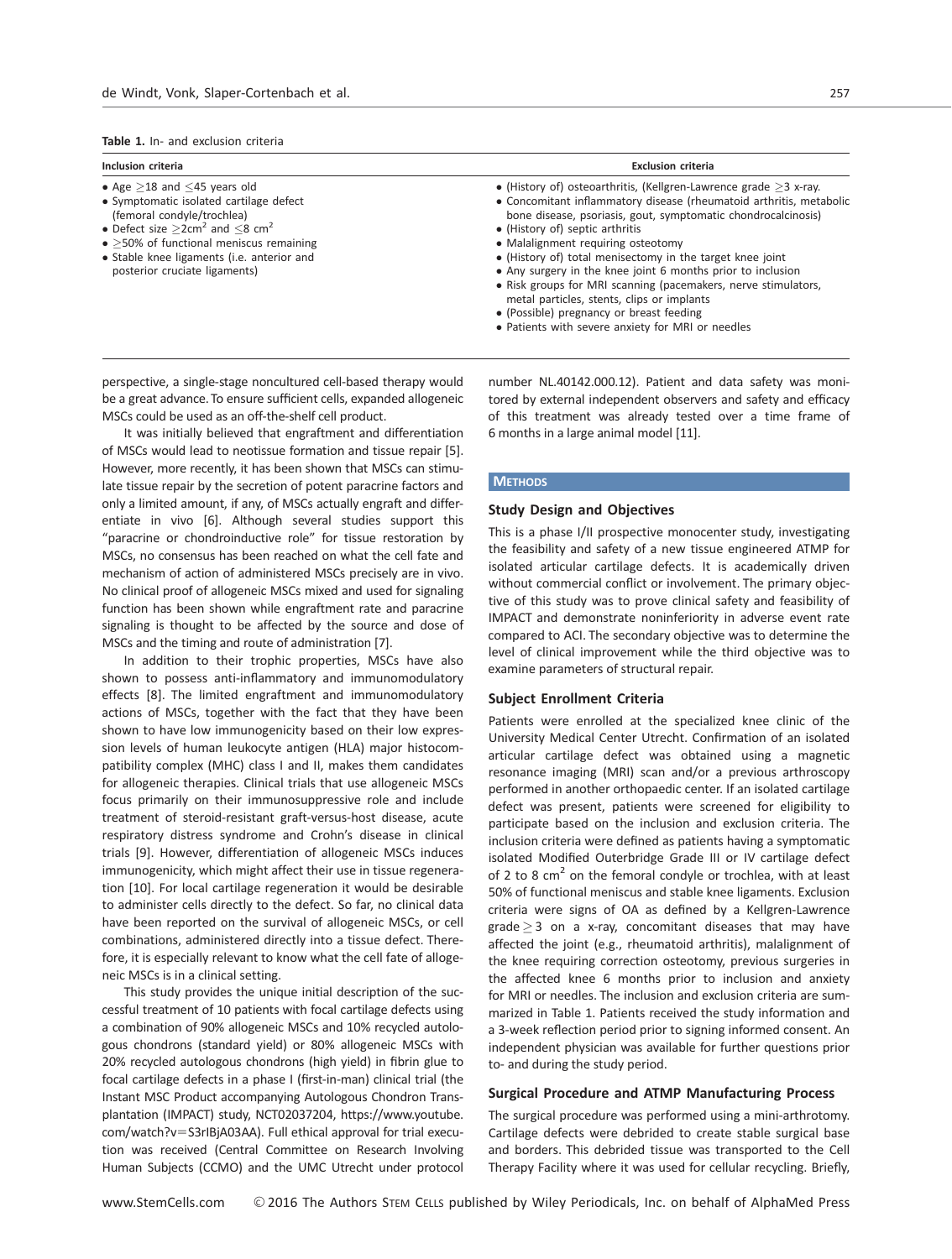minced cartilage was subjected to 40 minutes of enzymatic digestion using a mixture of thermolysin/collagenase II (Liberase GMP grade, Roche, Germany). This rapid digestion of cartilage was previously shown to produce chondrocytes with their pericellular matrix (chondrons), which have superior chondrogenic properties compared to chondrocytes [11, 12]. Allogeneic cryopreserved MSCs were thawed for mixture with chondrons. The MSCs used are classified as ATMPs and manufactured in the GMP-licensed Cell Therapy Facility of the UMC Utrecht from healthy donors as approved by the CCMO (Biobanking bone marrow for MSC expansion, NL41015.041.12).

Bone marrow was aspirated under general anesthesia from the iliac crest of 2 third party non-HLA matched healthy donors (age 2 and 5) for the treatment of sib patients. The surplus of the bone marrow was used for MSC expansion. The parent or legal guardian of the donor signed the informed consent as approved by the CCMO. Bone marrow aspirates were density separated and MSCs were isolated by plastic adherence and expanded using the MC3 systems and  $\alpha$ -MEM (Minimal Essential medium) with L-glutamine from Macopharma (Tourcoing, France) supplemented with 5% platelet lysate and 3.3 IU/ml Heparin up to passage 3 as previously described [13, 14]. At passage 3 the MSCs were cryopreserved in 0.9% Sodium Chloride (Fresenius Kabi, Bad Homburg, Germany); 10% CryoSure-DMSO (WAK-Chemie Medical GmbH, Steinbach, Germany); 5% Human Serum Albumin (Cealb, Sanquin, Amsterdam, The Netherlands). Cell viability and fulfillment of the release criteria of MSCs was assessed for each vial thawed. The following release criteria were used: immunophenotype of the MSC:  $>70\%$  CD73<sup>+</sup> cells,  $>70\%$ CD105<sup>+</sup> cells, and  $>70\%$  CD90<sup>+</sup> cells, and  $<$ 10% CD45<sup>+</sup> cells and  $\langle 1\%$  CD3<sup>+</sup> cells [15] (Supporting Information Fig. S1); cell viability  $> 90\%$ , sterility tests according to the European Pharmacopeia: negative for aerobic and anaerobe bacteria, fungi, and yeast; mycoplasma <10 CFU/ml and endotoxin <1 IU/ml (<5 IU/kg/hour). After thawing, the MSCs were washed in 0.9% Sodium Chloride/10% Human Serum (Sanquin, Amsterdam, the Netherlands) Albumin and the concentration of DMSO in the end product is <0.001%. Autologous chondrons were run over a 100-µm cell strainer (BD Biosciences, San Diego, CA) to get rid of matrix residues, washed twice to reduce the presence of Liberase, counted using 3% acetic acid with methylene blue and mixed with the allogeneic MSCs at a 10:90 ratio (standard yield) or 20:80 ratio (high yield), depending on the amount of chondrons isolated which was dependent on the available amount of defect rim-derived cartilage. Cells were mixed in the fibrinogen component of fibrin glue (Beriplast, CSL Behring, Global) at 1.5–2 million cells/ml. After approximately 90 minutes, the knee was reopened through the mini-arthrotomy and the fibrin glue injected in the defect. Upon injection, the cell-laden fibrinogen was mixed with the thrombin component causing it to immediately gelate. The knee was flexed several times to guarantee local adherence of the fibrin glue scaffold before the knee was closed in layers. The procedure is illustrated in an animation [\(https://www.youtube.com/watch?v](http://https://www.youtube.com/watch?v=S3rIBjA03AA)=[S3rIBjA03AA](http://https://www.youtube.com/watch?v=S3rIBjA03AA)).

#### Rehabilitation

All patients were dismissed one day after surgery and followed the same standardized phased rehabilitation protocol supervised by their own physiotherapist and adjusted to individual goals

[16]. To ensure correct use if this protocol, a specialised physiotherapist contacted each patient and their physiotherapist prior to starting the protocol. Briefly, patients were nonweight bearing for 3 weeks with a gradual increase to full weight bearing at 9 weeks. Patients with a trochlear defect received a brace that was locked in extension for 3 weeks and worn during walking for 6 weeks. Joint circulation exercises such as heel slides and stationary cycling were recommended starting one day after surgery. Strength training started from week 7 onward and consisted of isometric quadriceps exercises followed by progressive closed chain exercises. Propriocepsis, open chain exercises and exercises on a home trainer were initiated from week 13 onwards. After 6 months, more intense walking exercises were allowed with a gradual increase in load. Higher impact activities were adjusted to sports and not allowed until 9 months after surgery. Sports with pivotal movements were not allowed during this study.

## Follow-up

Safety Assessment. A standardized assessment performed by a physician (rheumatologist) was performed independent from the surgeon and investigators. All patients were assessed one day, two and four weeks, and 3, 6, and 12 months after surgery according to a standard assessment on general condition i.e. impression, temperature, heart rate and blood pressure and local inspection of the knee i.e. arthralgia, swelling, crepitation and motion. To monitor inflammation and signs for a foreign body response blood analysis (i.e., C-reactive protein [CRP] erythrocyte sedimentation rate [ESR] and leukocyte count) was performed after 1 day, 2 and 4 weeks after surgery. A data safety monitoring board consisting of an orthopaedic surgeon, a professor in rheumatology research and a statistician reviewed all patient data according to set intervals.

Patient Reported Outcome. To evaluate the clinical status of the patients treated with the IMPACT therapy, the included patients were asked to complete the Knee injury and Osteoarthritis Outcome Scoring (KOOS), The visual analog scale (VAS) for pain and the EuroQoL 5-Dimension Health Questionnaire (EQ5D) at baseline (before IMPACT therapy) and at 3, 6, and 12 months follow-up. The KOOS has been shown to be more sensitive and responsive than WOMAC in younger and more active patients and has been validated to assess the clinical improvement after cartilage regeneration [17]. The EQ5D is a widely used health-related quality of life (QoL) measure that contains five domains, namely, mobility, self-care, usual activities, pain/ discomfort and anxiety/depression and includes a VAS for overall health [18]. It has been shown to be applicable to, and valid for, a wide range of health conditions and treatments [19–21].

#### MRI

A baseline and follow-up MRI scan (12 months) was used after surgery to assess structural repair. All MRI scans were performed on a 3-T clinical MR scanner (Achieva, Philips Healthcare, Best, The Netherlands). A standard protocol including proton density-weighted sequences in three planes and T2 multiecho sequence was used.

#### Second-Look Arthroscopy

One year after surgery, the consent for a second-look arthroscopy given at the start of the trial was re-evaluated and performed if patients gave approval. During the second look arthroscopy the lesion site was re-evaluated for degree of defect repair, integration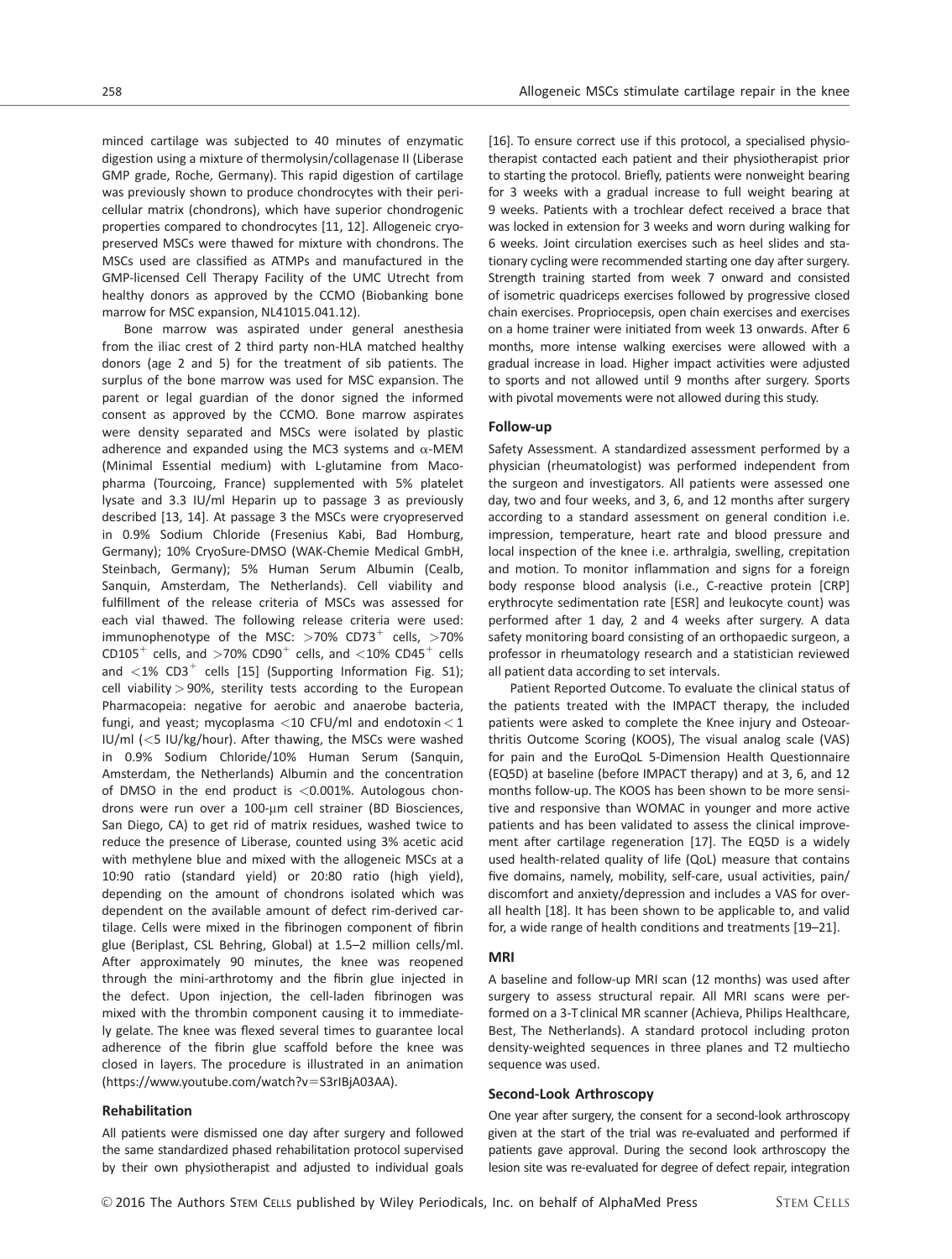Table 2. Summary of the demographics and baseline characteristics  $(n = 10)$ 

| Characteristic                                       |                |
|------------------------------------------------------|----------------|
| Mean age in years (s.d.)                             | 26(5)          |
| Males (n)                                            | 8              |
| Mean length (m)                                      | 1.82(0.1)      |
| Mean weight (kg)                                     | 82.4(9.4)      |
| Mean symptom duration in months (s.d.)               | 15.3(10.8)     |
| Acute symptom onset (n)                              |                |
| Gradual symptom onset (n)                            | 3              |
| Previous knee surgery $n = 0$ (n)                    | 5              |
| Previous knee surgery $n = 1$ (n)                    | 4              |
| Previous knee surgery $n = 2$ (n)                    | 1              |
| Single cartilage defect $(n)$                        | 10             |
| Defect size postdebridement (cm <sup>2</sup> ) (s.d) | 3.6(0.7)       |
| Defect location                                      |                |
| Medial femoral condyle                               | 5              |
| Lateral femoral condyle                              | 4              |
| Trochlea                                             | $\mathbf{1}$   |
| Standard yield IMPACT treatment (n)                  | 5              |
| High yield IMPACT treatment $(n)$                    | 5              |
| Concomitant defect treated during surgery (n)        | 0              |
| Concomitant meniscal damage (n)                      | $\overline{2}$ |

with the native tissue and macroscopic appearance according to the International Cartilage Repair Society (ICRS) macroscopic evaluation system of cartilage repair [29, 30]. In addition, a 2-mm biopsy was taken from the center of the repair tissue to procure tissue for DNA analysis and stained for histological analysis.

## Histological Analysis

To evaluate morphology, biopsies were formalin- fixed, embedded in paraffin and stained for proteoglycans, type I and II collagen. To evaluate collagen fiber orientation a Picrosirius red staining and polarized light microscopy was used. Briefly, samples were dehydrated using graded alcohol steps, immersed in xylene and embedded in paraffin. To evaluate morphology and proteoglycan content 0.125% Safranin-O (Merck, Germany counterstained with Weigert's haematoxylin (Klinipath, The Netherlands), 0.4% fast green (Merck) was used. A type I and II collagen immunostaining was used to determine the collagen deposition. Briefly, antigen retrieval was performed by subjecting the sections to 1 mg/mL pronase (Sigma-Aldrich) for 30 minutes at  $37^{\circ}$ C followed by 10 mg/mL hyaluronidase (Sigma-Aldrich) incubation for 30 minutes at 37°C. Subsequently, the sections were blocked using a 5% BSA in PBS solution for 30 minutes (type I collagen) or 1 hour (type II collagen) followed by an overnight incubation at  $4^\circ$ C with a primary antibody against human collagen type I (mouse-anti human type I collagen,  $1/1,000$  dilution in PBS = BSA-5%, AB6309, Abcam, Cambridge, UK) or type II collagen (mouse-anti human type II collagen, II-II6B3, 1/100 dilution in PBS-BSA-5%; Developmental Studies, Hybridoma Bank). After washing, the slides were incubated with a horseradish peroxidase-conjugated anti-mouse secondary antibody (1/100 dilution in PBS-BSA-5%) for 60 minutes at ambient temperature. Immunoreactivity was visualized using 3,3'-diaminobenzidine (DAB, Sigma-Aldrich). The sections were counterstained with Mayer's haematoxylin. For the Picro-Sirius-Red staining, sections were deparaffinized, stained using 0.1% sirius red F3B (Klinipath) in saturated aqueous picric acid for 1 hour followed by rapid dehydration in graded steps. Slides were mounted with Vectamount permenant mounting medium and analysed using a polarized light microscope (Olympus BX51) All samples were processed and stained using the exact same procedure (e.g., color baths).

## Short Tandem Repeat Analysis

To identify the cellular composition of the repair tissue at 12 months, genomic DNA was isolated from both the chondrons and MSCs prior to implantation as well as from the one-year biopsies. Ten loci were amplified and sequenced and specific alleles for the donors were determined. The loci D2S1360, D7S1517, D8S1132, D9S1118, D10S2325, D11S554, D12S391, MYCL, P450CYP19 and SE33 were amplified and sequenced based on the EuroChimerism STR marker panel. The amount of DNA present for each donor was calculated from the areas of the electropherogram from which the ratio between two cell types could be calculated.

## Statistical Analysis

Differences in clinical outcome between baseline and 3, 6, and 12 months after surgery were tested by a repeatedmeasures analysis of variance (ANOVA). To test the difference in outcome between the standard and high yield an independent samples  $t$  test was used. Statistics were performed using SPSS version 21.0 (IBM, Chicago, IL). To limit observer bias, clinical monitoring was performed by a rheumatologist independent of the treating surgeon. Similarly, videos of the second look arthroscopies with subsequent ICRS II macroscopic scores and MRI scans were reassessed by an investigator who was not part of the treatment regime (RN).

## **RESULTS**

#### Baseline Characteristics

The mean age of the 10 patients included in this study was  $26 \pm 5$  and included 8 males. The mean post-debridement defect size was 3.6 cm<sup>2</sup>  $\pm$  0.7. Five patients received the standard and 5 patients the high yield mixture. No difference in demographic data was found between the high and low yield group, respectively. Previous surgeries were performed in 5 patients. These included partial menisectomy ( $n = 3$ ), debridement ( $n = 1$ ) and bone marrow stimulation by microfracture ( $n = 1$ ). The demographics and baseline characteristics are presented in Table 2.

#### Safety Assessment

All patients showed an increase in serum CRP levels one day after surgery, typical for a post-surgical procedure response. One week postoperatively, the CRP levels were decreased from a mean value of  $13.8 \pm 15.2$  mg/L one day after surgery to  $3.4 \pm 6.6$  mg/L at 6 weeks (Fig. 1A). The serum ESR remained low and stable over the measurement points (Fig. 1B). No patient showed any clinical sign of a foreign body response (fever/warmth of the knee, erythema, effusion or disproportionate swelling) as shown by the standardized assessment completed by the independent rheumatologist. One of the patients had increased CRP and ESR levels at week 6 (21 mg/L and 13 mm/ hour, respectively), but showed no signs of rejection to the cell product as the knee was not red or warm, no effusion was observed and the knee could be flexed to  $110^{\circ}$ . One week later. all serum levels showed normal values. No serious unexpected suspected unexpected serious adverse reactions (SUSARS) were found and no reinterventions were performed. Adverse events included post-surgery events and symptoms during rehabilitation (Table 3). One adverse event included an incidental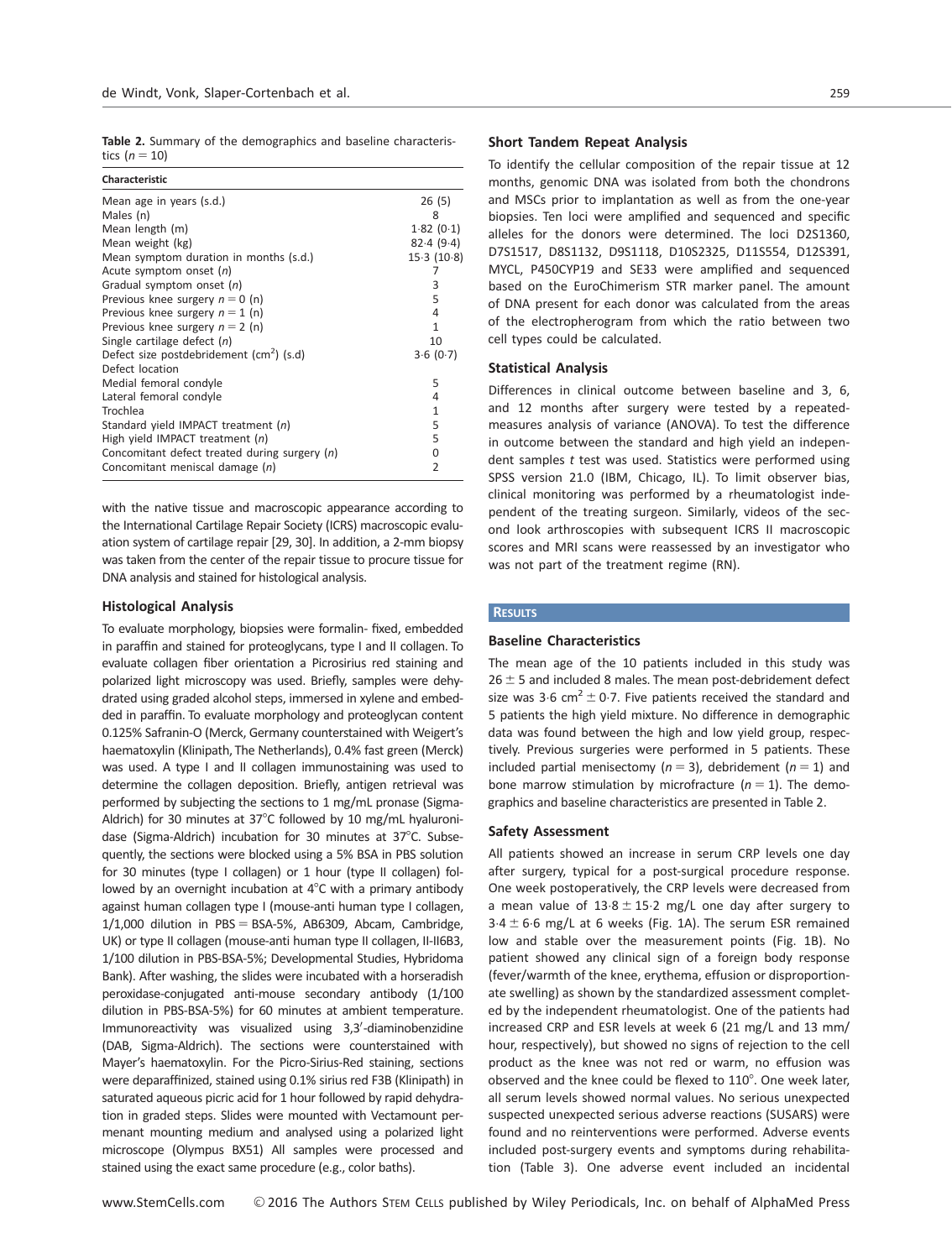

Figure 1. Initial safety assessment outcome. Serum levels of C-reactive protein (CRP, A) and erythrocyte sedimentation rate (ESR, B) at 1, 7, 14, 21, 21, 35, 42 and if applicable 49 days after surgery. The data are presented in line graphs for each patient and the maximum of the normal values are indicated by the dotted line.

Table 3. Treatment-related adverse events

| <b>Adverse event</b>                                       |   |
|------------------------------------------------------------|---|
| Patients with at least one adverse event                   | ጸ |
| Post-surgery (24 hours)                                    |   |
| Nausea and vomiting                                        |   |
| Urinary retention                                          |   |
| Headache                                                   |   |
| Vasovagal episode                                          |   |
| Musculoskeletal (new episode)                              |   |
| Arthralgia                                                 | ੨ |
| Instability                                                |   |
| Joint swelling                                             |   |
| Crepitation                                                |   |
| Second lesion (incidental finding second-look arthroscopy) |   |

(asymptomatic) new defect found in the trochlea in a patient that had been treated with IMPACT for a defect on the femoral condyle (Table 3). In this patient, the index lesion was fully regenerated and the patient had good clinical improvement (improvement in overall KOOS from 60.1 to 89.8 at 12 months).

## Short Tandem Repeat Analysis

Ten short tandem repeats (STRs), based on the EuroChimerism STR marker panel, were amplified by PCR from genomic DNA isolated from the cartilage part of seven biopsies. Subsequently, the lengths of the STR amplicons found in the biopsies were compared to the lengths of the amplicons measured from the MSC donors and the recipient patients. For each donorrecipient combination, at least seven loci could be used to define the origin of the genomic DNA from the biopsies (Supporting Information Table S1). For both the standard and high yield ratio's, the biopsies contained only autologous DNA, thus no DNA of the allogeneic MSCs could be detected at the detection limit of the assay (1 in 100,000 cells) (Supporting Information Fig. S2).

#### Clinical Outcome

The mean improvement in KOOS showed a gradual positive change from baseline to 12 months. The mean overall KOOS showed an improvement from  $66.1 \pm 19.4$  to  $87.6 \pm 4.8$ . ( $p = .009$ ) Statistically significant improvement ( $p < .05$ ) in all subscales was seen with the biggest effect in the Sports and Recreation subscale (mean baseline score:  $41.0 \pm 28.4$ , mean 12 month score:  $81.0 \pm 4.8$ ) ( $p = .008$ ). All patients showed a statistically significant reduction in mean VAS pain score from baseline (40.4  $\pm$  22.3) to 12 months after surgery (12.4  $\pm$  9.5  $(p = .03)$ . No significant difference in clinical outcome was found between the standard yield and high yield groups ( $p = .40$ ). The clinical outcome scores are presented in Figure 2.

#### MRI

Compared to baseline, MRI scans made 12 months after surgery showed complete filling of the defect, integration with both the subchondral bone and host tissue, and reduced subchondral bone reaction. Example figures are provided in Figure 3.

#### Second-Look Arthroscopy and Histology

Nine patients consented with a second-look arthroscopy at 12 months follow-up, which confirmed effective defect fill and integration in the surrounding tissue in all patients without loosening of the graft upon manipulation with an arthroscopic probe (examples provided in Supporting Information Fig. S3). Macroscopic ICRS evaluation suggested grade I (normal tissue) repair in six patients and grade II (nearly normal tissue) repair in three patients (Supporting Information Table S2). Abundant proteoglycans were present in the repair tissue as shown by Safranin-O staining on paraffin-embedded sections of fullthickness biopsies taken from the core of the repair tissue during the second-look arthroscopies (Fig. 4, immunostaining controls Supporting Information Fig. S4). Similarly the biopsies showed positive staining for both type I and II collagen, with type II collagen showing a more intense staining. The collagen fibers showed green to yellow polarizing colors for the best and mean biopsy. The picrosirius red staining showed early signs of perpendicular collagen fiber orientation in the best and mean biopsy [22]. The picrosirius red staining on the worst biopsy showed a more red polarizing color. (Fig. 4).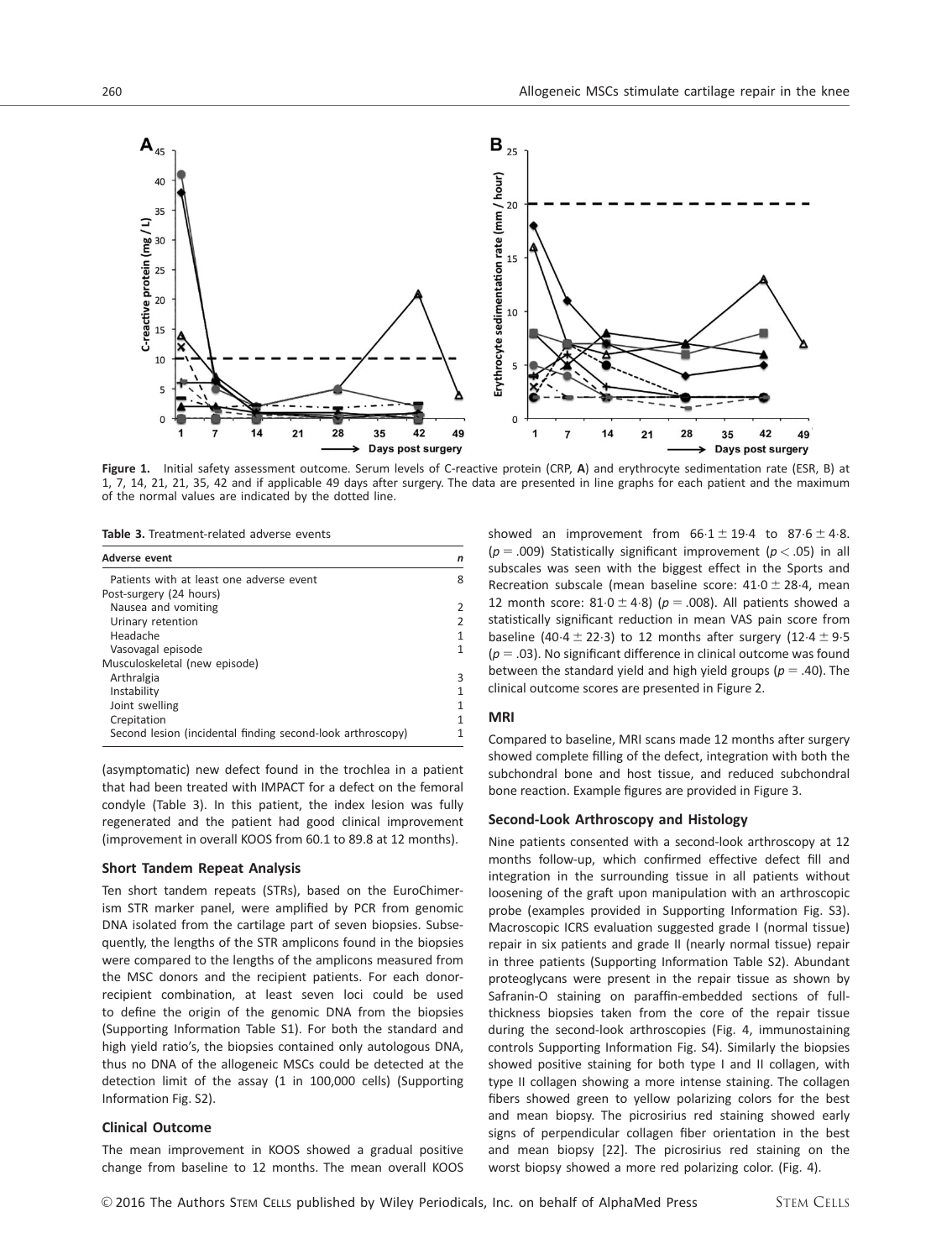

Figure 2. KOOS subgroups and VAS for pain from pre-operative (preop) to 3, 6 and 12 months (mo). All outliers are shown as individual data points. (A): KOOS overall ( $p < .0013$ ); (B): KOOS pain ( $p < .0405$ ); (C): KOOS symptom ( $p < .0006$ ); (D): KOOS activities of daily living (ADL,  $p < .0402$ ); (E): KOOS sport and recreation (sport/rec,  $p < .0016$ ); F, KOOS quality of life (QOL,  $p < .0000$ ); G, VAS pain ( $p < .0002$ ). Abbreviations: ADL, activities of daily living; KOOS, Knee injury and Osteoarthritis Outcome Score; QOL, quality of life; sport/rec, sport and recreation; VAS, visual analog scale.

## **DISCUSSION**

This is the first report to show safety of allogeneic MSC implantation for single-stage cartilage repair. It demonstrates that the proof of concept, in which rapidly isolated chondrons, which were recycled from debrided cartilage instead of harvested from a non-load bearing site of the knee, combined with allogeneic human bone marrow MSCs, is feasible, stimulates reproducible tissue regeneration and provides clinical improvement. No treatment related adverse events were observed up to oneyear follow-up. In addition, no inflammation was detected by blood tests in the first 6 weeks after implantation.

These results indicate that the treatment approach is feasible and safe. Such a one-stage approach would have major benefits for patients as they would be able to immediately start with the rehabilitation following surgery, instead of having to wait on a cell expansion period. The early improvement in clinical outcome with fast reduction of joint swelling and normalization of joint function shown from 3 months onward may be explained by an immunomodalatory effect of the MSCs as described earlier [26]. In addition, the rehabilitation protocol

was closely monitored and in line with a previous report showing improved outcome after an accelerated weight bearing program after cartilage repair [23]. However, as most reports show clinical outcome from 6 months onward, and this article is focused on safety in a small sample size, future analysis has to show the effect the treatment has on early clinical outcome.

Our findings indicate that the allogeneic MSCs used did not invoke an immune response. In general, cartilage is considered an immune privileged tissue as it has no blood and nerve supply and the resident chondrocytes are embedded in a dense extracellular matrix [24]. However, to allow better attachment and integration of the cell-containing fibrin glue, the subchondral bone was debrided causing bleeding and providing a direct connection to the immune system. It is known that undifferentiated MSCs do not provoke an immune response due to their low expression levels of MHC class I and II. However, for a tissue repair approach as used in this study it was unknown whether (part of) the MSCs would differentiate and induce a secondary (mild) immune response. It can be concluded that no allogeneic cells were present in the repair tissue after one year and that no severe immune responses were observed.

WWW.StemCells.com © 2016 The Authors STEM CELLS published by Wiley Periodicals, Inc. on behalf of AlphaMed Press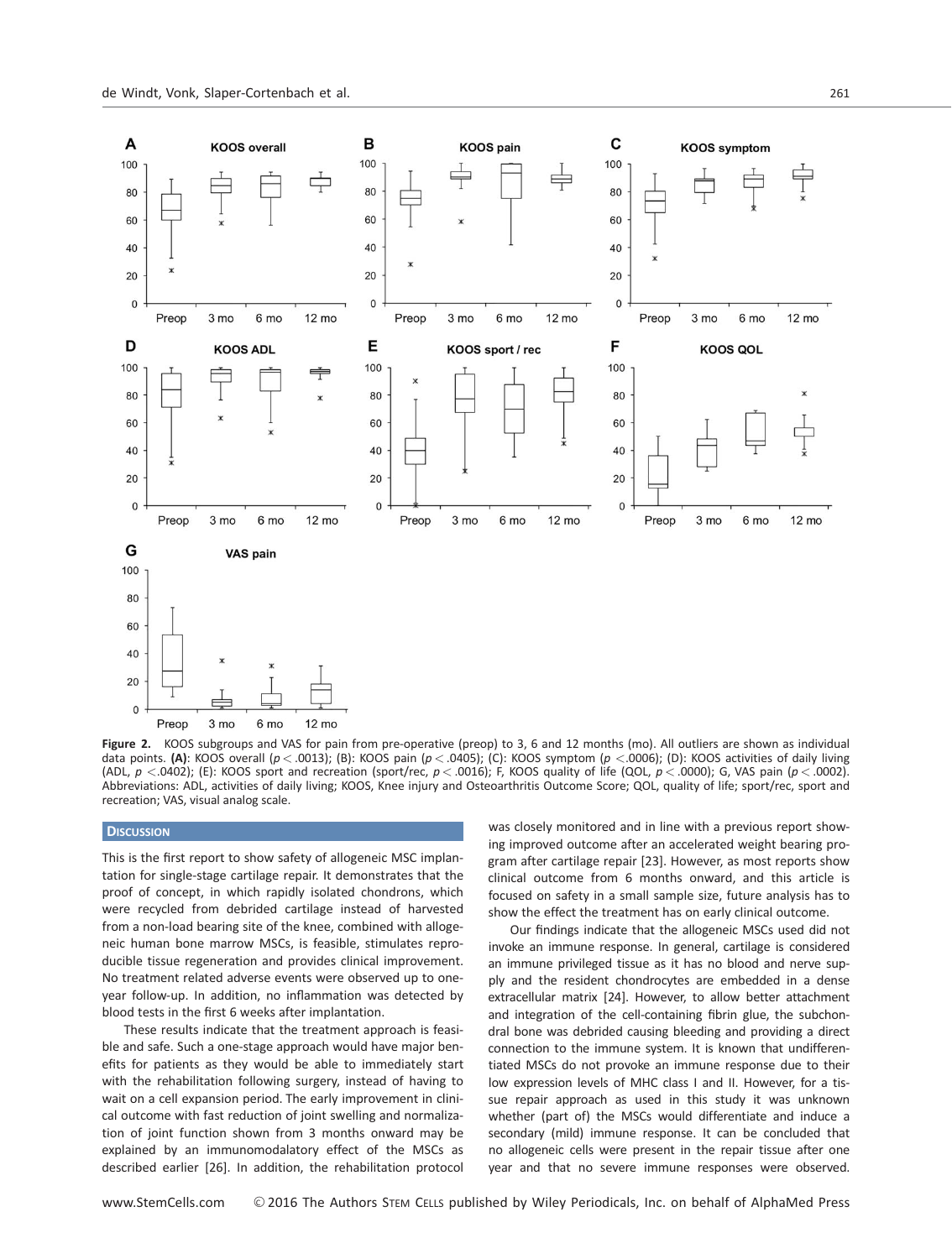

Figure 3. Magnetic Resonance Imaging preoperatively (preop, A and C) and 12 months after surgery (12 months, B and D). Representative images of the best, mean and worst results are obtained. Arrows indicate focal defect preoperatively and the repair tissue 12 months postoperatively. Abbreviations: mo, months.

However, the biopsy was taken from the core of the repair tissue, which although seems representable for the whole graft, may have missed (some) allogeneic MSCs in the periphery. It is also still possible that MSCs initially engrafted the repair tissue and differentiated, which might have led to a mild immune response over time with a gradual removal of the allogeneic cells. In rats it has been shown that allogeneic MSCs, which were implanted into infarcted myocardia, were eliminated from the tissue 5 weeks after transplantation due to an immune response invoked by differentiation, but their functional benefits were present for 5 months [25]. Therefore, it remains a question whether reimplantation of allogeneic MSCs for tissue repair strategies will activate a memory T-cell response to differentiating allogeneic cells. On the other hand, in vitro studies on cocultures of chondrocytes and MSCs have also shown that MSCs disappear from the cultures while the chondrocytes differentiate, and these studies were performed in the absence of any immune cells. So, it might very well be that cocultures stimulate the MSCs to disappear, while the MSCs stimulated the structural and functional cartilage restoration by paracrine effects. This is in line with the recent view on stem cells as site-regulated "drug-stores" that by secreting trophic factors, establish a regenerative microenvironment and regulate the local immune response [26]. These "off-the-shelf" cells, allow for a single-stage procedure without having to subject the patient to an additional bone-marrow aspiration. This is in

contrast to the more traditional view on MSCs as stem cells with multipotent differentiation capacity [26]. Regardless how long the allogeneic MSCs were present and whether or not they temporarily differentiated, the MSCs must have stimulated the autologous chondrons to produce new cartilage. The number of autologous chondrons implanted in the fibrin glue mixture alone was likely to be insufficient for repairing such large defects which do not show spontaneous healing and are less responsive to bone marrow stimulation alone. Besides, close cell-cell contact is essential for paracrine signalling and cartilage regeneration [8]. Thus, it is most likely that the coimplanted chondrons are stimulated to proliferate and produce (neo)cartilage instead of the resident chondrocytes in the neighbouring cartilage. This would mean that a coimplantation of allogeneic MSCs with chondrons is preferred over using allogeneic MSCs alone. The added value of using chondrons instead of chondrocytes has been shown by in vitro and in vivo studies; chondrons produced more proteoglycans, the type II collagen they produce contains more cross-links and several membrane receptors that stimulate enzymatic cartilage-degradation upon activation are shielded by the pericellular matrix [27, 28]. In our in vivo studies, an advantage of using a combination of chondrons and MSCs was also observed when compared to chondrons or MSCs alone [11].

In the present study, MRI scans, second-look arthroscopies, and histology showed hyaline like tissue regeneration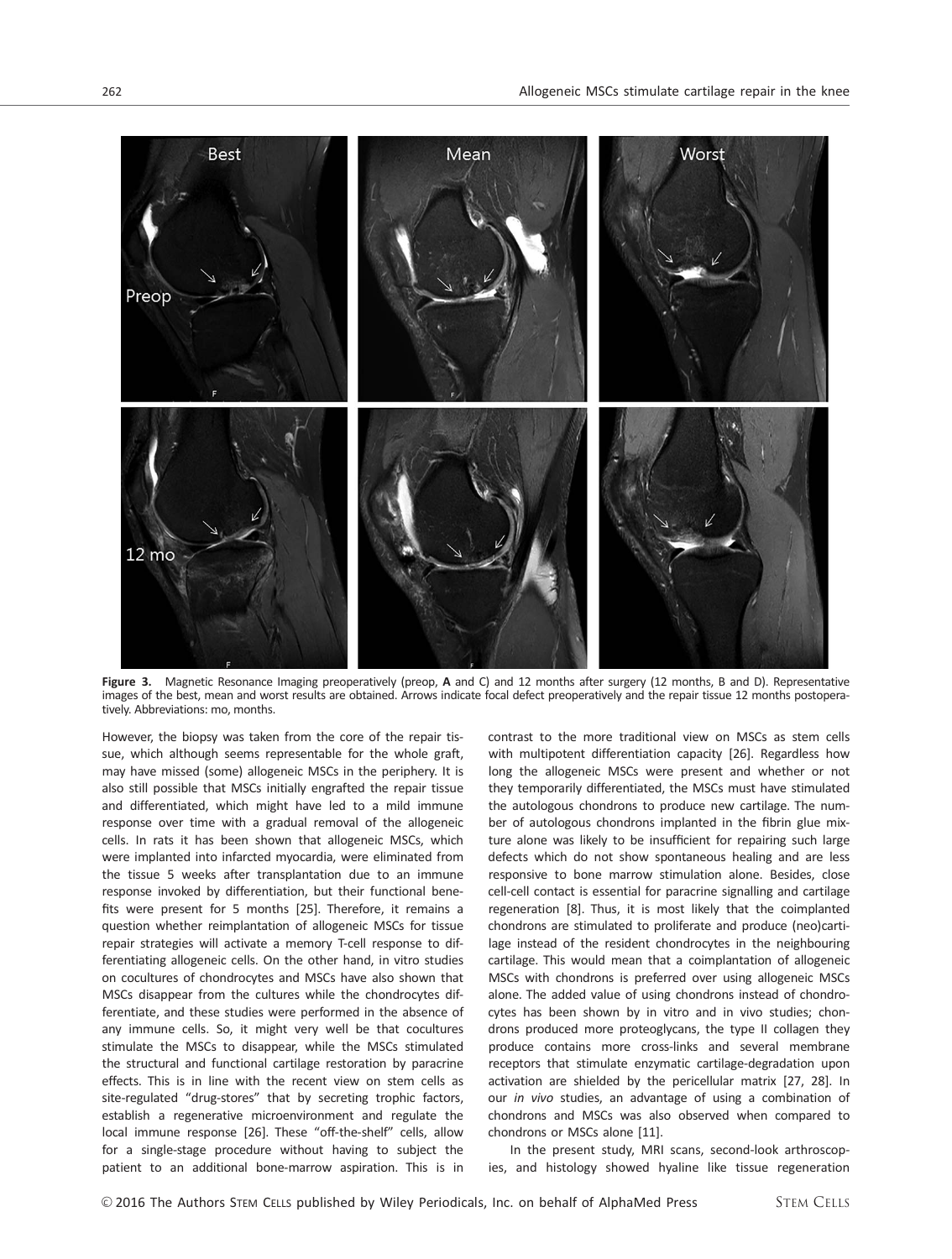

Figure 4. Saf O staining (best, mean, worst), Coll II and I immunostaining (best, mean, worst) and PSR red staining (best, mean, worst) on biopsies from the core of the repair tissue 12 months after surgery. Best, mean and worst samples were selected based on the intensity and distribution of Saf O and Coll II and organization of the collagen fibrils in the PSR stainings. Pictures are taken from the subchondral bone (left) to the cartilage surface (right). Scale bar indicates 1 mm. Positive and negative isotype controls for type I and type II collagen immunostainings can be found in Supporting Information Figure S4. Abbreviations: Coll II and I, type II and I collagen; PSR, picrosirius red staining; Saf O, safranin-O proteoglycan.

with good integration with the native tissue and signs of perpendicular collagen fiber orientation. The quality of the repair tissue was found to be similar or even superior to the histological results shown after ACI, especially considering the collagen type II staining [29, 30]. The picrosirius red staining indicated perpendicular collagen fiber orientation in the best and mean biopsy while showing a more red polarizing color in the worst biopsy. These findings may underline the importance of picrosirius red staining which, to the best of our knowledge, has not been explored for histological evaluation of patient biopsies and warrants future analysis in a larger sample size. In fact, in some of the sections perpendicular collagen fiber orientation is observed on the cartilage surface by picrosirius red staining, without any visible staining for type I or type II collagen. It is yet unclear what the exact composition of this superficial tissue is. For now, the clinical outcome shown in this study is non-inferior to one-year outcomes after ACI, making IMPACT a likely candidate to replace ACI, once long-term safety and efficacy have been shown similar to that of ACI. As a large batch of allogeneic MSCs can be cultured from one donor bone-marrow aspirate and used to treat multiple patients, the cell culture is cheaper, and less susceptible to donor variation compared to ACI. An early health technology assessment predicted a reduction in costs of this singlestage treatment compared to the two-stage ACI, assuming noninferiority, of at least  $£10.000$ -per patient treated (data submitted). Shipping frozen allogeneic cells and a closed system to mince the debrided cartilage, isolate and wash chondrons would overcome current logistical challenges and the need for a GMP-licensed cell therapy facility. An increase in patient comfort, by use of a single operation and recycled cartilage tissue rather than iatrogenic harm caused by a biopsy

from healthy cartilage is at least as important. Indeed, chondrocytes derived from debrided tissue have shown greater chondrogenic capacity compared to non-weight bearing healthy cartilage which if used for biopsies, is associated with donor-site morbidity [31]. However, a larger cohort of patients as well as long-term follow-up would be necessary to confirm these proposed advantages.

Future analysis (in a larger cohort) will reveal if the clinical outcome achieved will provide durable repair and improve cost-effectiveness. The findings of this unique first-in-man study demonstrate that allogeneic MSCs can be a safe cell source for tissue regeneration in a clinical setting and that instead of engraftment or differentiation, allogeneic MSCs likely stimulate tissue regeneration through paracrine mechanisms with satisfying improvement in clinical outcomes.

#### **ACKNOWLEDGMENTS**

We would like to thank Janet Couperus for coordinating the trial. Danny van Caspel for his help constructing and implementing the rehabilitation protocol. We would also like to thank Kasper Westinga, Paula Leeflang and their colleagues of the Cell Therapy Facility for the manufacturing of the IMPACT cell product. Jocea Michels and colleagues of the department of rheumatology who monitored the patients after treatment. We would like to acknowledge Pieter Emans, Floris Lafeber and Paul Westers for their effort in monitoring the safety of the trial as part of the DSMB. We thank Wilbert Bartels, Clemens Bos, Koen Vincken and Marijn van Stralen for helping to design the imaging protocol and software. Finally, we acknowledge Remco Radersma, Marja Blokland and Ton Peeters for assisting with the DNA analysis.